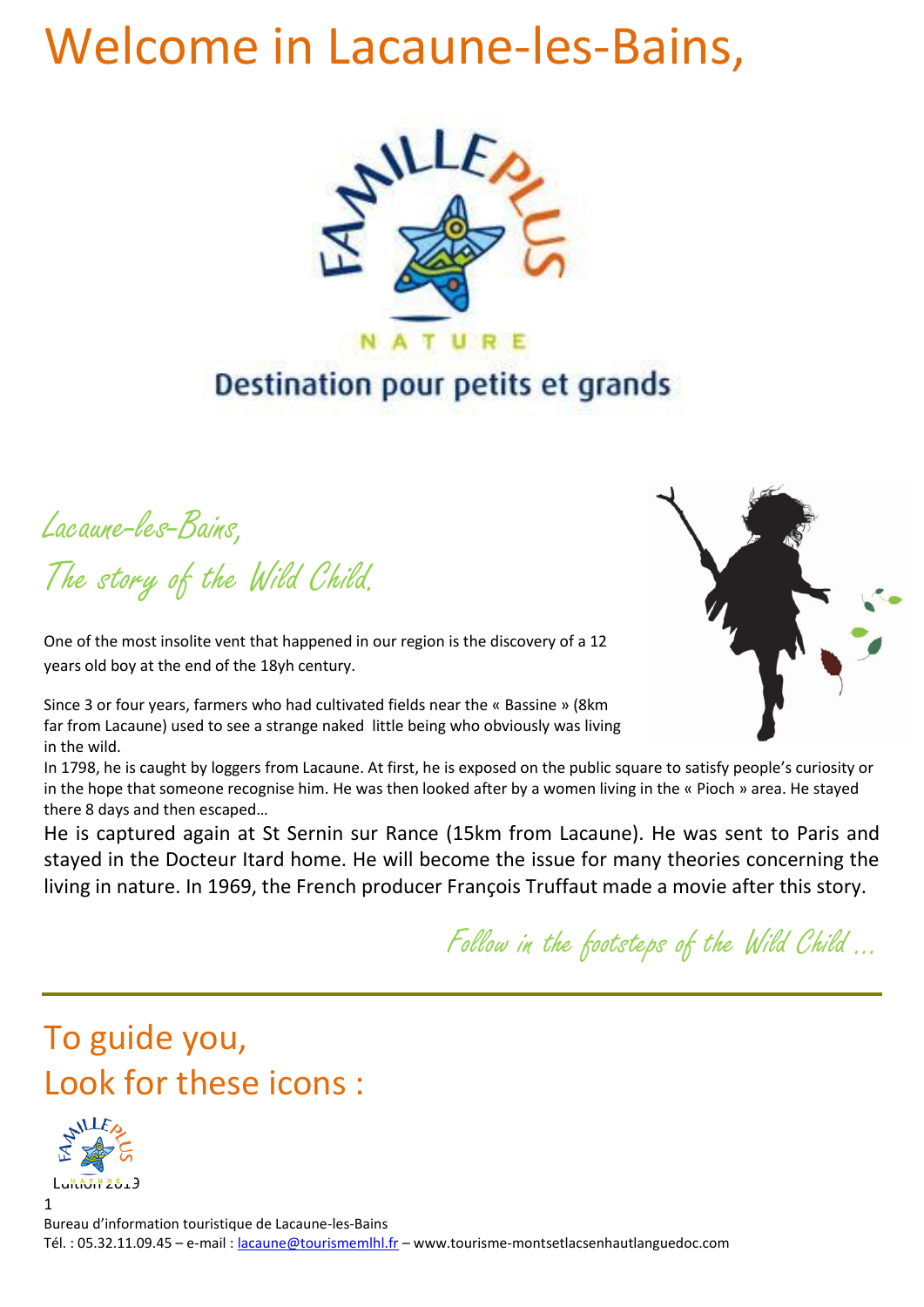Service-providers that are committed to the « Famille Plus » approach



« Children » Service-providers but not having « Famille Plus » label

Great ! It's raining

# Advice before going for a walk ?

*Close one of your eyes, then the other one…breathe the subtile fragrance of a flower…Listen to the bird song…Discover the beauty of the Monts of Lacaune. Be careful, thees natural sites are fragile. To preserve them, here are simple things to do.*

 $\odot$  While walking, do not forget to take a bag to carry away your waste or the one left by direspectful walkers. Lucky, you are here !

- $\heartsuit$  Do not pick flowers. Some species are rare and preserved.
- $\bigcirc$  Stay on waymarked paths in order to avoid crushing young shoots.
- $\bigcirc$  Be quiet. You may see a forest inhabitant ?

 $\bigcirc$  What about a picnic?

To preserve the forest, use the picnic areas and carry away your waste.

Lieux où tu peux pique-niquer park of château de Calmels, discovery trail of the Enfant Sauvage, Picotalen, Poutras pond, Montalet, park of Maison de la Charcuterie, park of Saint Michel, the Green Way, Granisse pond.

 $\heartsuit$  A walk among the peatland? Beware, this is a very fragile environment. Please use the viewing platforms.

 $\bigodot$  Be careful if you come across a little clear stream. Do not drink its water. But soaking your feet, yes you can !

 $\bigcirc$  Along the walk, do not forget to take regular breaks.

*Before leaving, check if you have the perfect array for walkers :*

- *walking shoes*
- *a cap, a hat or a woolen cap*
- *sunglasses*
- *sun cream*
- *rain clothes (weather can change quickly in the mountains)*
- *some water*
- *something to eat*

Edition 2019  $\overline{2}$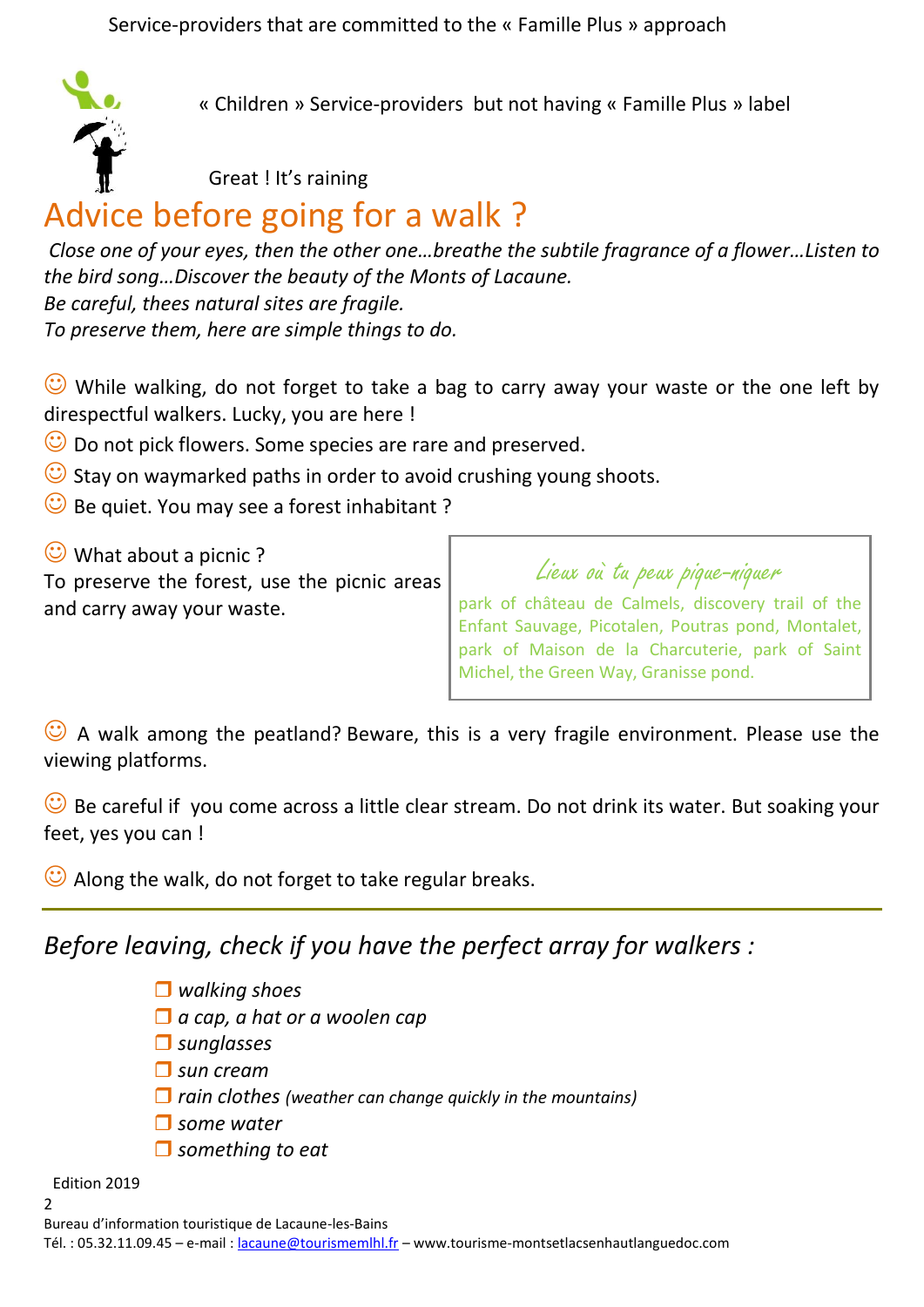*first aid kit a bag to carry away waste*

# UNUSUAL



## Footpath « Sur les traces de l'Enfant Sauvage »

*8km from Lacaune-les-Bains, on the RD622, towards Castres. Tél. : 05.32.11.09.45 e-mail : [lacaune@tourismemlhl.fr](mailto:lacaune@tourismemlhl.fr)*

#### *with reduced mobility. Picnic areas Recommended : Walking shoes and supply of water Fun tour booklet for adult and for children(0,50€), adventure suitcase (4,00€) for sale at the Office of Tourism of Lacaune. Baby carrier for rent (5.00€ /half day).*

#### *From 4 years old*



# Guided tour « Sur les traces de l'Enfant Sauvage »

*Departure in front of the Office of Tourism of Lacaune. Tél. : 05.32.11.09.45 e-mail : [lacaune@tourismemlhl.fr](mailto:lacaune@tourismemlhl.fr)*

### *From 7 years old*



### Paper chase « La légende DEMON de Lacaune »

*Departure in front of the Office of Tourism of Lacaune. Tél. : 05.32.11.09.45 e-mail : [lacaune@tourismemlhl.fr](mailto:lacaune@tourismemlhl.fr)*

#### Edition 2019

#### 3 Bureau d'information touristique de Lacaune-les-Bains

Tél. : 05.32.11.09.45 – e-mail : [lacaune@tourismemlhl.fr](mailto:lacaune@tourismemlhl.fr) – www.tourisme-montsetlacsenhautlanguedoc.com

## *Follow in the footsteps of the wild child.*

In 1798, in the Bassine woods, hunters found a twelve years old child : a wild child. Follow in his footsteps in the forest. *Duration : 2h30 -Length : 3,5km. Not accessible to strollers or to persons with reduced mobility. Guided tour from the 1st of July to the 31th of August on Tuesday, Wednesday and Thursday (except on public holidays). Departure at 2 pm Fees : 4.00€ / chidren under 18 years old. Free for adults ! Compulsory registration at the Office of Tourism of Lacaune (limited places).*

*Recommended : Walking shoes and supply of water Travell until the site in private car.*

## *Find the treasure «DEMON» of Lacaune. A paper chase in the village for the whole family !*

After several months of quest, thanks to your friends, the Demon knows the robbers' identity : the Maseliers ! Knowing they were identified, the robbers got afraid and quickly hide the gold coins across the village.

The Demon is too old now to go and seek the robbed treasure. But may be a young adventurer could help him. Are you ready ? Walk through the streets of Lacaune-les-Bains, carefully watch around you and tick the right answers. If you succeed, you may get a reward ! Lets's go ! *Fees : free*

*Duration : 2h30 – Length : 3km To do all along the year. Recommended : good shoes and supply of water*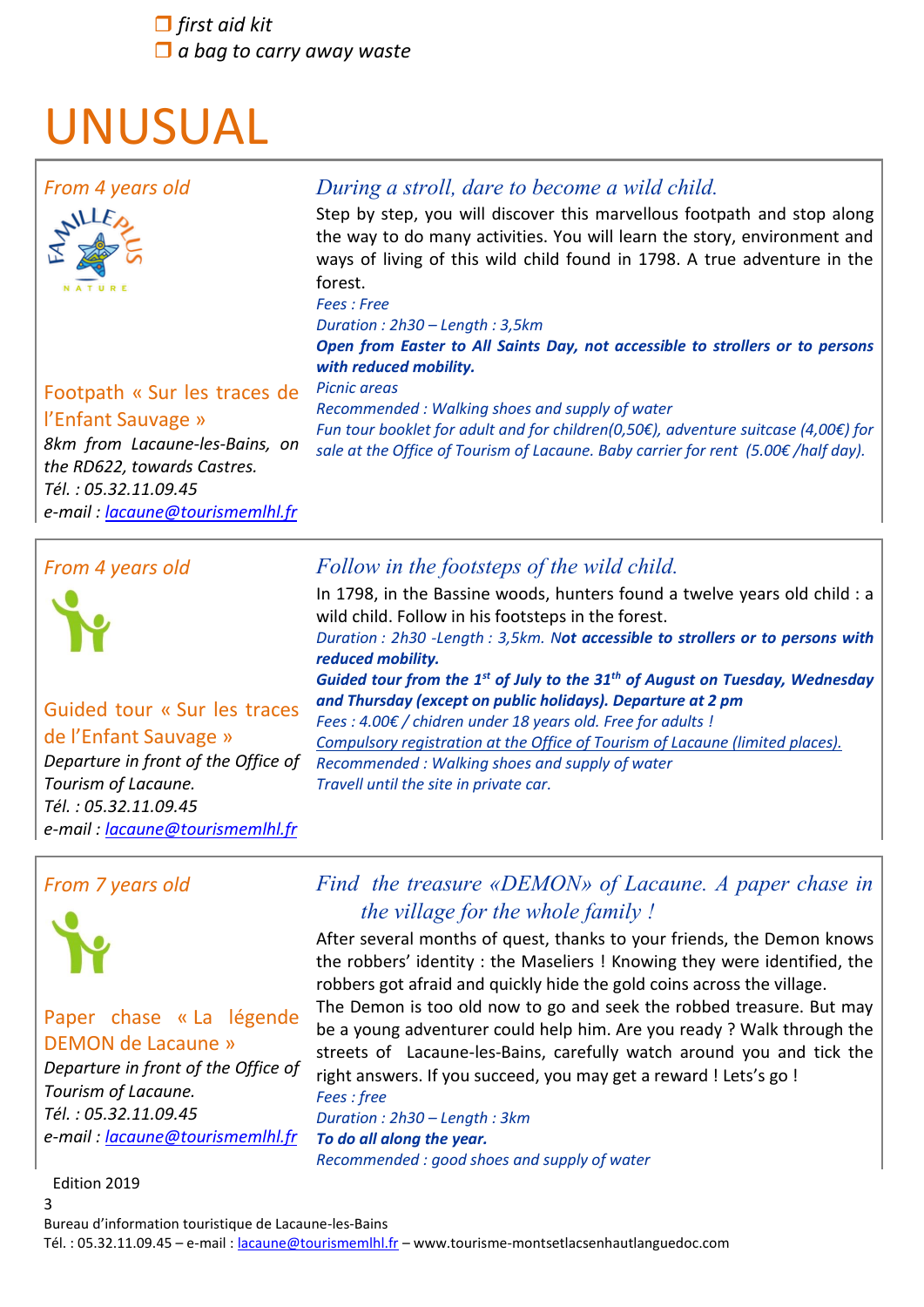Paper chase to do in your own (children must be accompagnied by an adult and *are under his responsability).*

*Guide book and best investigator diploma will be given to all participants.* 

# MOVE



Espace des Sources Chaudes *Domaine Saint Michel Tél. : 05.63.37.69.90*

*A swimming pool in Lacaune, full of good water, during all year round.*

Water slide, pentagliss, a drift in the stream river, a dive in the indoors pool. And we can start again together, fun and laughter gauranteed. Mummy casts a amused eye on us. She is very well, stretched on her deckchair. Crasy the tea time with French "crêpes" or Paninis or best : the French fries from the take away shop. An icecream plus a dive, a rest on the grass, whaou ! water and water again, sun, softness and laughter : that is a delightful summer !

*Fees and schedule on www.espacedessourceschaudes-lacaune.com Careful : strollers not allowed on beaches. Careful, trollers are forbidden along pool beaches Paddlings pools, baby's changing unit, lending of belts, water wings, swimming lessons, snack, swimming equipment distributor (swimming suits for adults and children).*

*Do not forget : solar cream, T-shirt, cap to protect from sun.*

*Hiking :* les ardoisières (12km), Redondel (3,6km), Roumane (7,7km), Voie Verte on the trail of the Petit Train (11km), …

*Practical information : Hiking descriptive sheet for sale at the Office of Tourism in Lacaune.*

*Mountain biking:* TT–FFC of Hautes Terres d'Oc proposes 690km of marked tracks (24 circuits). (n°6 : easy, 15,70km / n°7 : very easy, 7,70km / n°8 : very easy, 6,50km). *Practical information : Guide VTT (1.00€) for sale at the Office of Tourism in Lacaune.*

*VTT Cleaning spot - Place de la Balme. Salers and repairs : SARL Terral – ZI de Bel Air – Tél. : 05.67.60.14.58*

*Nordic walking :* Departure : col de Picotalen (1.023m) for cross-country skiing or snoshoe hiking. Sledge available.

*Practical information : Equippment for rent at the chalet of Picotalen (special fees for families and groups) – To know trail conditions, phone 05.32.11.09.45 ou 06.22.58.87.34*

### *Skate park* – Place de La Balme

*Tennis courts* : 2 outdoors courts and 1 indoors clay tennis court – Registration : 05.63.37.00.48 *Citystade :* Playground, run fitness, picnic area at the Domaine Saint Michel next to the Espace des Sources Chaudes.

# TASTE

### *From 7 years old Solve a mystery at the Maison de la Charcuterie*

Edition 2019

4

Bureau d'information touristique de Lacaune-les-Bains Tél. : 05.32.11.09.45 – e-mail : [lacaune@tourismemlhl.fr](mailto:lacaune@tourismemlhl.fr) – www.tourisme-montsetlacsenhautlanguedoc.com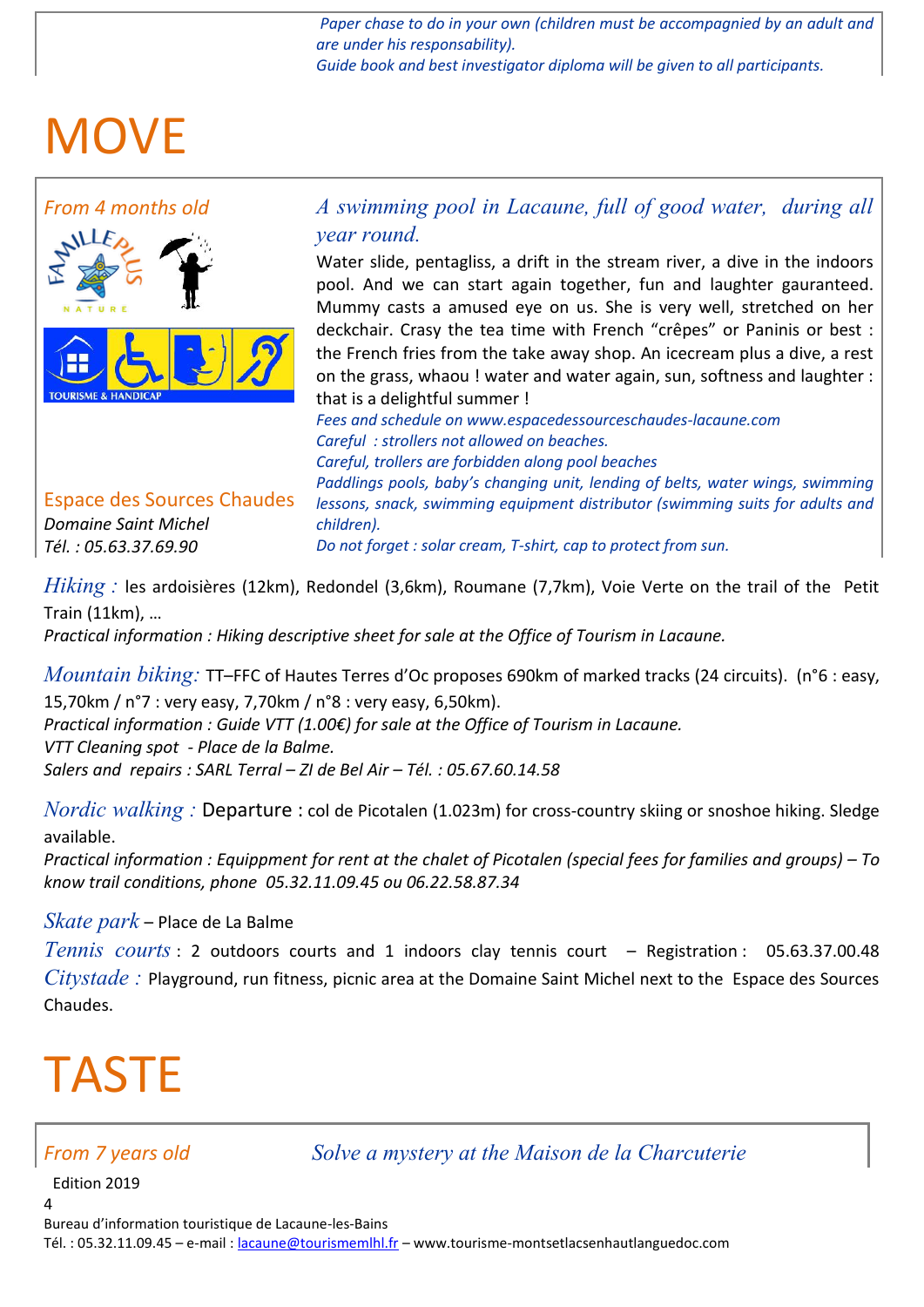

#### Maison de la Charcuterie

*3, Rue du Biarnès Tél. : 05.63.37.46.31 e-mail : [lacaune@tourismemlhl.fr](mailto:lacaune@tourismemlhl.fr)*

#### *From 3 to 6 years old*



Salaisons Oberti *Chemin de Granisse Tél. : 06.47.02.69.42 e-mail : visite.oberti@orange.fr*

« Some time ago, i spent an evening in my parents' pig farm. Suddenly someone broke in my home. Very few clues to examine : prints, some acorns and leaves. Il y a quelques jours, alors que je passais la soirée dans la porcherie de mes parents, un individu m'a joué un tour de cochon et s'est introduit dans ma maison. Sur place, très peu d'indices : une trace de patte, quelques glands et des feuillages. According to the experts, the suspect could be one of my family (the Suidae). To know his identity, you must answer to some clues you will find in the Maison de la Charcuterie. You can also play in the "petits maseliers" area. At the end of the vsit, the whome family will taste Ham of Lacaune.

*Fees : 3.00€ / person, free for children under 12 years old Duration : 1h.*

*Open from the 15th of June till the 15th of September, from Monday to Saturday from 2pm to 6pm*

*Accessible to strollers or to persons with reduced mobility. (Label « Tourisme & Handicap »), audio guides in French, English, Spanish and Dutch , lavatories, garden with picnic area, shop.*

## *WHAT MAKES DIDIER THE "CHARCUTIER" ? Learn how to recognize thz different products…*

Look, smell and taste while the adults follow the guide to discover how to make the ham of Lacaune. You will dress up and you will learn to recognize the « jambon » and the « saucisse » that Didier make. *Fees : 5,00€ / person (guided tour), free for children under 12 years old. Duration : 45 minutes.*

She will guide you among 15 rooms and will show you the way of living of your old old grandparents. How they got dressed, how they loked after tieur babies, their school, their work... « Coccinelle » will tell the story of

*Special visit for children on Wednesday at 10,30am in july and August . Accessible to strollers Compulsory registration 06.47.02.69.42*

# DISCOVER





Edition 2019

Bureau d'information touristique de Lacaune-les-Bains

Tél. : 05.32.11.09.45 – e-mail : [lacaune@tourismemlhl.fr](mailto:lacaune@tourismemlhl.fr) – www.tourisme-montsetlacsenhautlanguedoc.com

*MUSEUM,*

5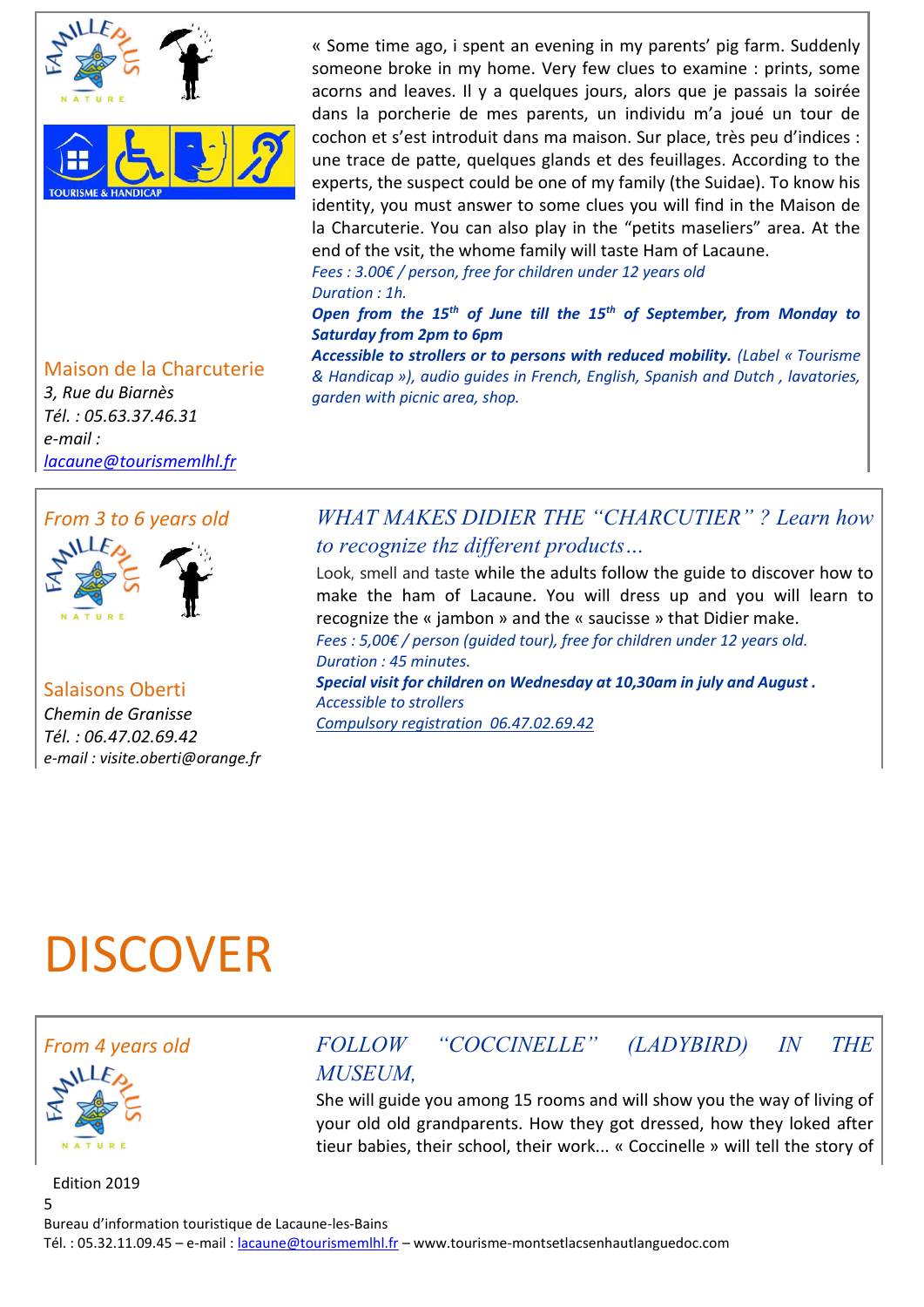the wild child.

*Fees : For you, your brothers ans sisters, it's free ! . Adult : 2,00€. Duration : 1h*

*Open in May, June and September from Tuesday to Saturday from 3pm to 6pm. Open every day in July and August (except on Monday morning) from 10,30 am to 12,30 and from 2,30pm to 6pm.* 

The peat land is a very old environment (5.000 to 7.000 years). You will

*From Easter to All Saints Day, not accessible to strollers or to persons with* 

discover carnivorous plants and several animal and vegetal species.

*Parking, lavatories, shop with books on local history. Audio-guides in French, English and Spanish.*

*Discovery path of the Pansières.*

*Recommended : waterproof shoes and supply of water Booklet available at the Office of Tourism in Lacaune*

*Duration : 2h – Length 2,1km*

*reduced mobility.*

Musée du Vieux Lacaune *Place du Griffoul Tél. : 05.63.37.25.38 www.museeduvieuxlacaune.fr*

## *From 7 years old*



Sentier des Pansières

*11km from Lacaune (7km road and 4km good track), towards La Salvetat. Tél. : 05.32.11.09.45 e-mail : [lacaune@tourismemlhl.fr](mailto:lacaune@tourismemlhl.fr)*

*From 7 years old*



## *Discovery path of Martinou.*

Around the barn of Martinou, you will discover the forest of Lacaune, its caracteristics, its history and its patrimony. *Duration : 2h30 – Length 2,4km Open all year round, not accessible to strollers or to persons with reduced mobility. Recommended : waterproof shoes and supply of water Booklet available at the Office of Tourism in Lacaune*

### Sentier de Martinou

*8km from Lacaune (4km road and 4km good track), towards La Salvetat. Tél. : 05.32.11.09.45 e-mail : [lacaune@tourismemlhl.fr](mailto:lacaune@tourismemlhl.fr)*



### *From 7 years old Discovery path of Montalet.*

At an altitude of 1259 m., the Montalet offers a rich flora and fauna. At its top, at the Virgin's foot, a panoramic table enables to interpret the whole landscape.

*Duration : 1h – Length 1km Open all year round, not accessible to strollers or to persons with reduced mobility. Picnic areas Recommended : walking shoes*

Edition 2019

6

Bureau d'information touristique de Lacaune-les-Bains

Tél. : 05.32.11.09.45 – e-mail : [lacaune@tourismemlhl.fr](mailto:lacaune@tourismemlhl.fr) – www.tourisme-montsetlacsenhautlanguedoc.com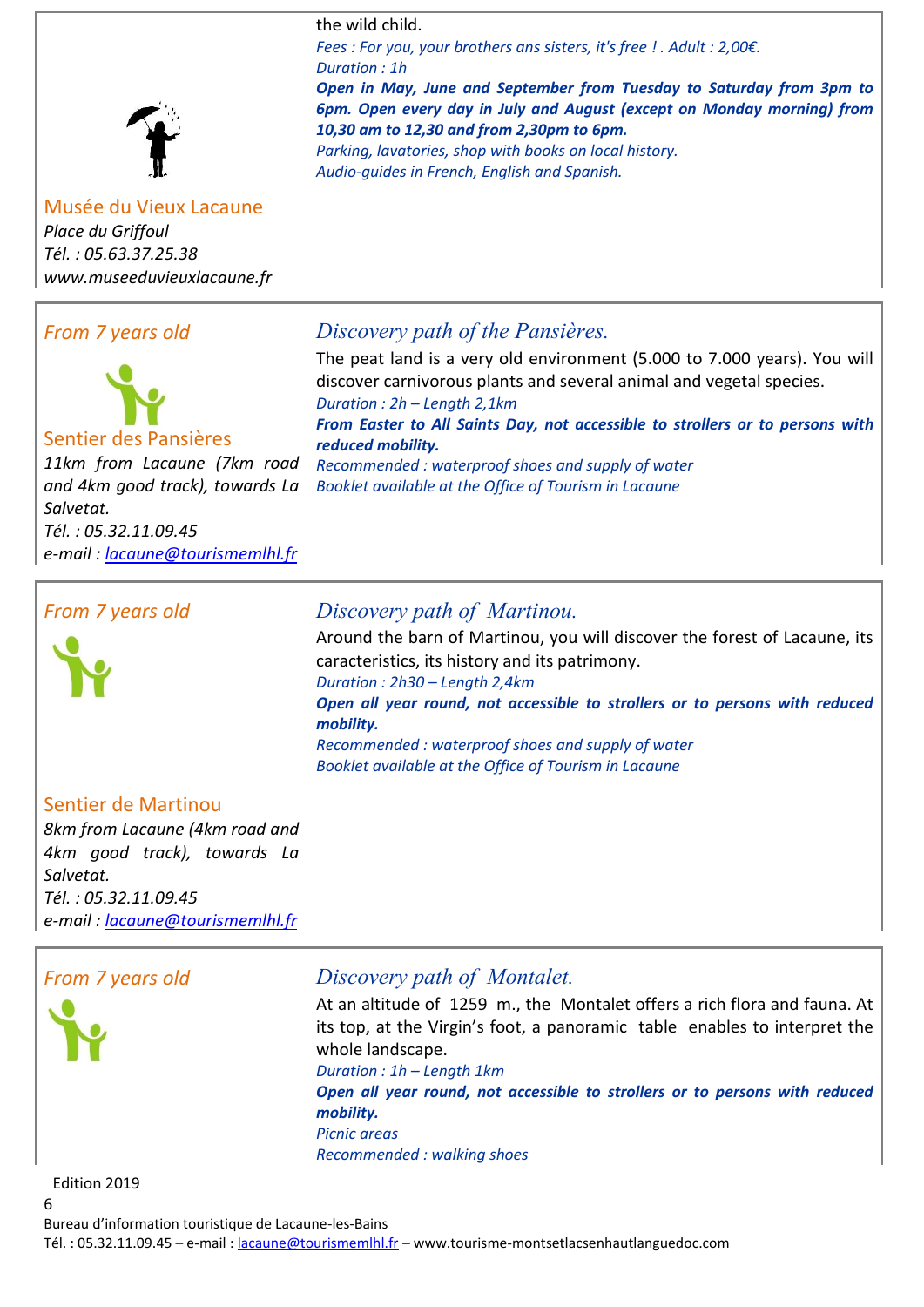## Sentier du Montalet

*8km from Lacaune, at Montalet. Tél. : 05.32.11.09.45 e-mail : [lacaune@tourismemlhl.fr](mailto:lacaune@tourismemlhl.fr)*

### *From 7 years old*



## *Discovery path of the castle of Calmels.*

Do you see this big castle up to the top of Lacaune ? A little 1,8km walk to discover the forest, as well as animals and flowers. A paper chase to do with the whole family. Are you able to find the beacons along the way ? *Duration : 1h30* 

*Open all year round, not accessible to strollers or to persons with reduced mobility.*

*Recommended : walking shoes Booklet available at the Office of Tourism in Lacaune*

## Sentier d'interprétation du château de Calmels *Tél. : 05.32.11.09.45 e-mail : [lacaune@tourismemlhl.fr](mailto:lacaune@tourismemlhl.fr)*

# IMAGINE

### *From 7 years old*



Galerie d'art Frézouls *3, Rue du Biarnès Tél. : 05.32.11.09.45*

# Have fun

### *Create your comic book*

At the Galerie d'Art Frézouls sketch your own comic book with a professional cartoonist. A playful exhibition is also available. *From the 8th of July to the 23rd of August from 2pm to 6pm from Tuesday to Saturday. Free Compulsory registration for the cartoon making class*

## *For all Library and games library*

You will find more than 5000 ouvrages, computer access, games, rent of CD and DVD, baby-foot, billiards, wii, PS2... *Compulsory refistration for rental and free games.I Fees : registration for library : 8,00€ / registration for games library : 10,00€ / Temporary registration : 5,00€ Library open from Wednesday to Friday from 1,30pm to 6,30pm. During school, the games library is opened on Wednesday from 3pm to 6,30pm and on Friday from 4,30pm to 6,30pm. During holidays, opened from* 

Edition 2019

Bureau d'information touristique de Lacaune-les-Bains

Tél. : 05.32.11.09.45 – e-mail : [lacaune@tourismemlhl.fr](mailto:lacaune@tourismemlhl.fr) – www.tourisme-montsetlacsenhautlanguedoc.com

7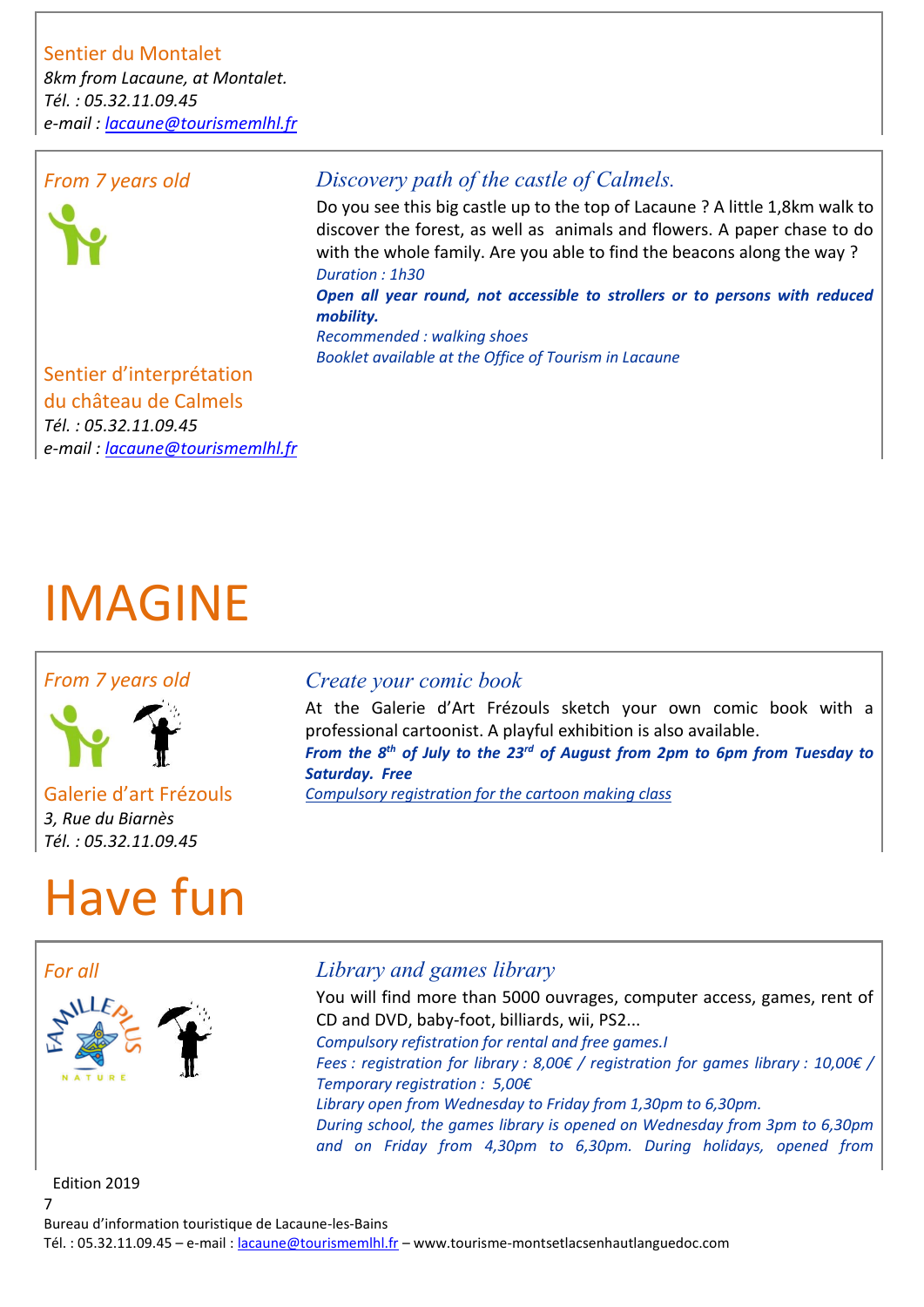*Wednesday to Friday from 1,30pm to 6,30pm.*

### Espace Culturel de l'Enfant Sauvage *3, rue du Biarnès Tél. : 05.63.37.20.70*

*Ludo-medialacaune@laposte.net*

*Playground* - Avenue de Naurois.

# SMART IDEAS

Create a herbarium with plenty of the photos you took during your walks. It will keep its beautiful colors...

Write your holiday souvenirs on recycled paper and sent them to your friends.

# Parents' Corner

# *Where find a changing table ?*

Lavatories at the Maison de la Charcuterie – 3, Rue du Biarnès.

# *Where get child care ?*

## *From 2 monts to 4 years old*



*You can go and play with « Les petits lutins de Lacaune ».* You can discover new activities at the Ludo Média or at the library but also meet new friends. *Fees and conditions : get information at the « crèche »*

#### Crèche municipale *Rue de la Liberté Tél. : 05.63.37.20.55*

Edition 2019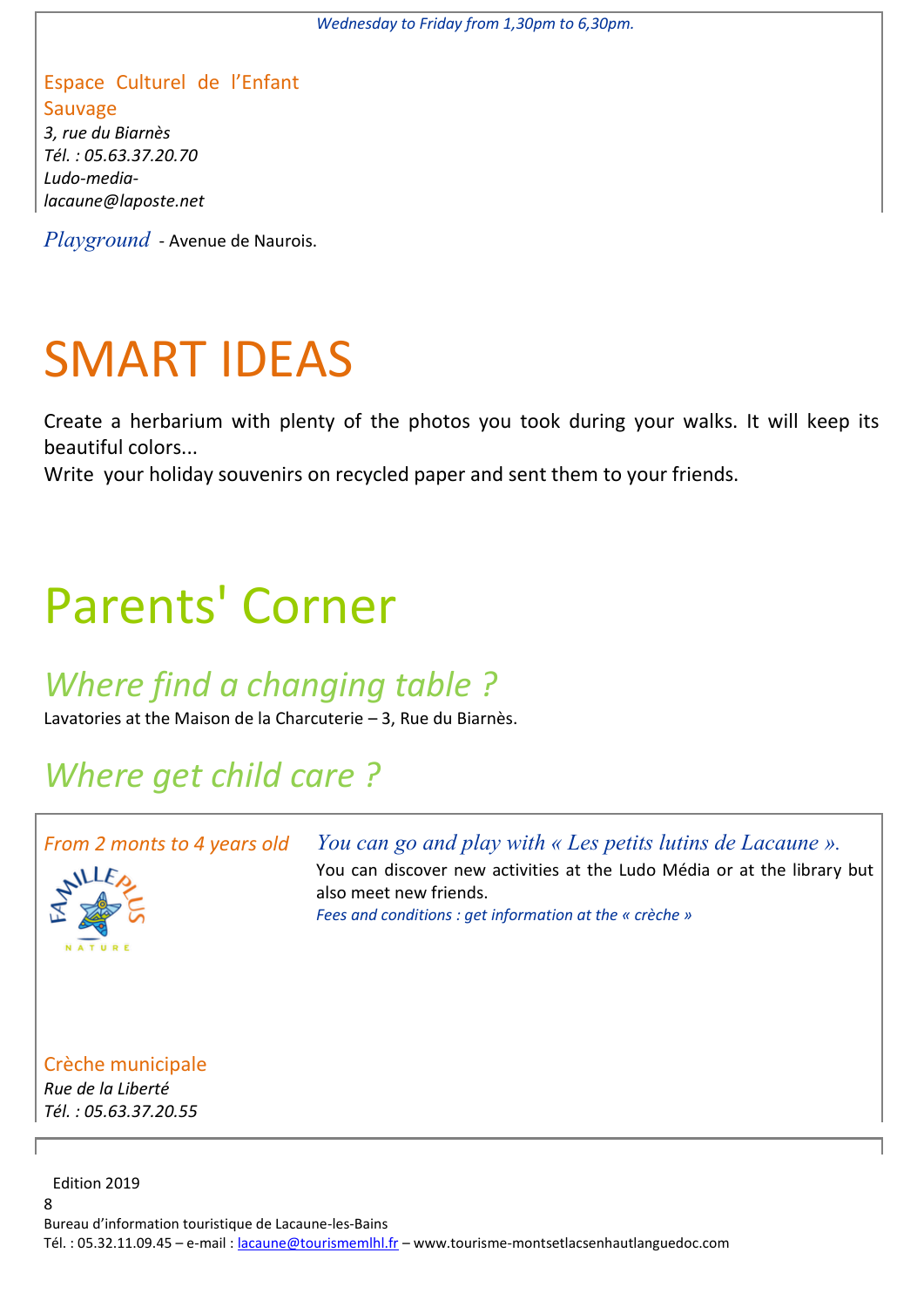#### *From 3 to 13 years old*



*« Accueil de loisirs » de Lacaune : have fun !*

Plenty of adventures are waiting for you ansd plenty of new friends as well. The programm is available at the centre and on the website. *Open every Wednesday during school and from Monday to Friday during holidays.* 

*Fees and conditions : get information at the centre.*

#### Centre de loisirs

*Boulevard Jean Jaurès Tél. : 05.63.72.38.21 ou 06.30.93.06.34*

# *Care ?*

**DOCTORS** Drs Guivarch et Valette – 20, rue de la liberté – Tél. : 05.63.37.80.00

#### **CHEMISTRY**

Pharmacie Marchand - Chemin du moulin Paradou – Tél. : 05.63.37.00.45 ou 05.63.37.08.76

# *LAVATORIES*

Place Général de Gaulle, Place de la Vierge, Place du Griffoul, Rue Edouard Barbey, Maison de la Charcuterie, Jardin public, Retenue de Granisse, Parking de la Poste, Domaine St Michel.

# *Meeting point « Famille Plus »*

Bureau d'information touristique de Lacaune – Place du Général de Gaulle

# *Where to sleep ?*

Edition 2019  $\alpha$ Château de Calmels - Gîte de groupe – Calmels 81230 Lacaune Tél. : 05.63.37.22.39 ou 06.62.35.58.10 - contact@chateautarn.fr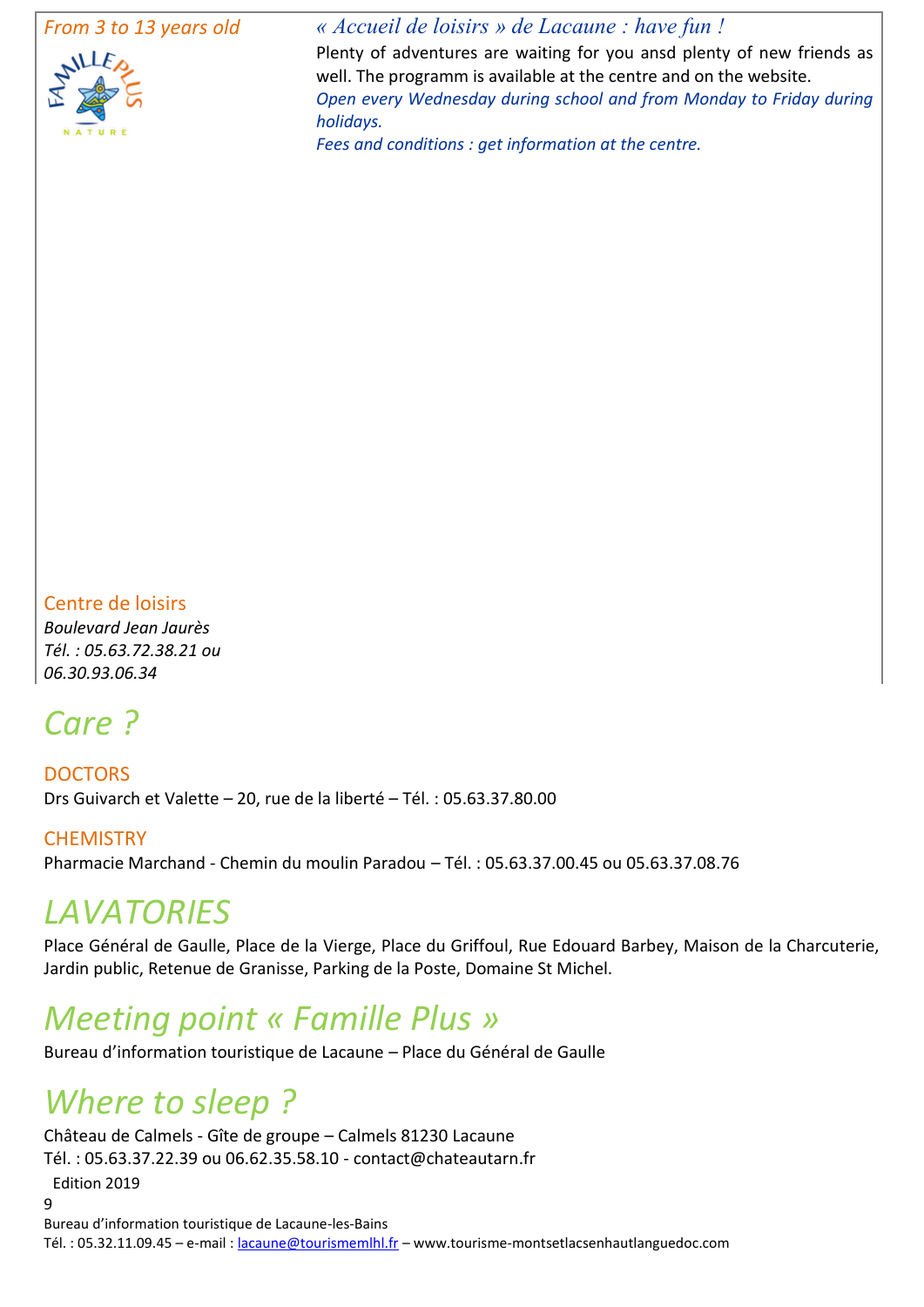Camping des sources chaudes - Camping\*\*\*\* / chalets - Domaine Saint Michel 81230 Lacaune Tél. : 05.63.37.22.39 - contact@campinglacaune.fr

Domaine Le Clôt - Camping\*\* / Restaurant - Le Clôt Les Vidals 81230 Lacaune Tél. : 05.63.37.03.59 ou 06.77.70.81.12 - [www.domaineleclot.com](http://www.domaineleclot.com/)

Le Relais de Fusiès - Hôtel \*\*\* / Restaurant - 2, rue de la République 81230 Lacaune Tél. : 05.63.37.02.03 ou 05.63.37.10.98 - contact@hotelfusies.fr

# *Where to eat ?*

Le Calas – Hôtel \*\* / Restaurant - 4, place de la Vierge 81230 Lacaune Tél. : 05.63.37.03.28 - [1969.azam@gmail.com](mailto:hotelcalas@wanadoo.fr)

Grand Café Ricou - Brasserie - 3, avenue de Naurois 81230 Lacaune Tél. : 05.63.37.00.48 Domaine Le Clôt - Camping\*\* / Restaurant - Le Clôt Les Vidals 81230 Lacaune Tél. : 05.63.37.03.59 ou 06.77.70.81.12 - [www.domaineleclot.com](http://www.domaineleclot.com/)

Le Relais de Fusiès - Hôtel \*\*\* / Restaurant - 2, rue de la République 81230 Lacaune Tél. : 05.63.37.02.03 ou 05.63.37.10.98 - contact@hotelfusies.fr

# « Holidays with *Piéro… »*

This little megalith knows the Oc Highlands on his fingertips! Choose what you want to do: move, discover, imagine or even be surprised… and follow Piéro's instructions! Thanks to him, your stay will be full!

Edition 2019